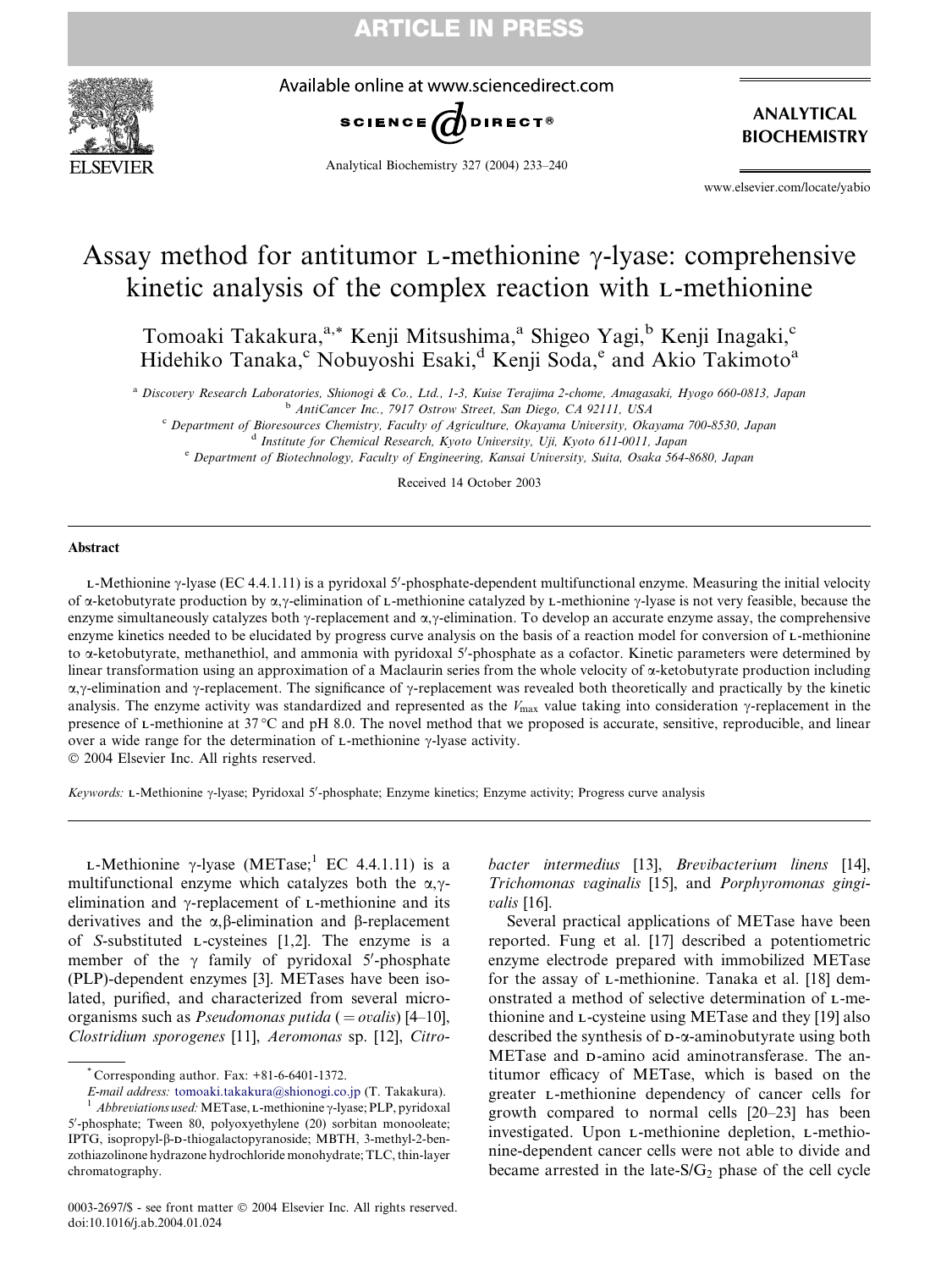[24–26]. The METase derived from  $P$ . putida has been extensively used for these applications due to its high stability and activity. The METase genes from P. putida were cloned and expressed in Escherichia coli by Inoue et al. [27], Hori et al. [28], and Tan et al. [29]. Motoshima et al. [30] determined the crystal structure of METase from P. putida. Tan et al. [29] reported the overexpression and purification of recombinant METase with high purity and low endotoxins for preclinical studies on cancer therapy. Yoshioka et al. [31] showed that recombinant METase and 5-fluorouracil exerted synergistic antitumor efficacy against the Lewis Lung carcinoma in vivo.

To utilize METase for these purposes, it is necessary to accurately evaluate the enzyme activity and to analyze the kinetics of the enzyme reaction with L-methionine. The most common method available for expressing the METase activity is the estimation of velocity of  $\alpha$ ketobutyrate production from L-methionine by  $\alpha$ , $\gamma$ elimination on the basis of Michaelis–Menten kinetics. This method has been conventionally employed to characterize the enzymological properties of METase [4–15]. On the other hand, Tanaka et al. [1] measured the velocity of replacement between L-methionine and various thiol compounds and revealed the considerable importance of  $\gamma$ -replacement. Since METase shows multifunctional catalysis [1,2],  $\alpha$ ,  $\gamma$ -elimination and  $\gamma$ replacement should not be considered separately. Less attention has been paid to evaluating the quantification of enzyme activities and to analyzing kinetic studies for the whole reactions with L-methionine. In this article, we initially show that the conventional enzyme assay is unsuitable for accurate estimation of METase activity. To investigate the comprehensive kinetic analysis, we construct a mechanism-based enzyme reaction model, elicit the velocity equation, perform a progress curve analysis, and determine the kinetic parameters for the whole enzyme reactions. Finally, we establish a reliable enzyme assay system which takes both  $\alpha, \gamma$ -elimination and  $\gamma$ -replacement into consideration in the presence of L-methionine as a substrate. Details of this accurate evaluation of METase activity are described.

#### Materials and methods

# Chemicals

L-Methionine, dithiothreitol, polyoxyethylene (20) sorbitan monooleate (Tween 80), isopropyl- $\beta$ -D-thiogalactopyranoside (IPTG), and 3-methyl-2-benzothiazolinone hydrazone hydrochloride monohydrate (MBTH) were purchased from Wako Pure Chemical (Osaka, Japan). L-Ethionine, L-homoserine, polypropylene glycol No. 2000, and PLP were obtained from Nacalai Tesque (Kyoto, Japan). All other chemicals used in this study were of analytical reagent grade or the highest grade commercially available.

#### Bacterial strain and plasmid construction

E. coli JM109 was used as the host strain for expression of recombinant METase. The plasmid containing ME-Tase gene from P. putida ICR3460 was constructed according to a previous report by Inoue et al. [27]. The METase gene except the initiation codon was amplified by PCR with a set of forward (5'-CCCGGTACCACGG CTCCAACAAGCTCCCAG) and reverse (5'-CTCGAG ACGGGTTCAGGCACTCGCCTT) primers and inserted into pMOSblue vector (Amersham Biosciences, Piscataway, NJ). The fragment treated with KpnI-T4 DNA polymerase and *XbaI* including METase gene except the initiation codon was ligated to pTrc99A vector (Amersham Biosciences), resulting in pMGL1101. To change the antibiotic marker from ampicillin to tetracycline, the fragment treated with EcoRI, EcoT14I, and T4 DNA polymerase from pBR322 was ligated to the large DraI fragment from pMGL1101. This plasmid designated as pMGL1204 was used for recombinant METase expression.

### Production of recombinant METase

E. coli JM109 harboring pMGL1204 was incubated in 200 ml seed medium (1.0% sodium succinate, 2.0% yeast extract, 0.02% polypropylene glycol No. 2000, and 10 µg/ml tetracycline hydrochloride, pH 6.0) at 28 °C for 17 h in a 500-ml Erlenmeyer flask with vigorous shaking. The culture broth was transferred to 20 L fermentation medium (1.2% tryptone, 2.4% yeast extract, 4.0% glycerol,  $1.25\%$  K<sub>2</sub>HPO<sub>4</sub>, 0.23% KH<sub>2</sub>PO<sub>4</sub>, 0.05% polypropylene glycol No. 2000, and  $10 \mu g/ml$  tetracycline hydrochloride, pH 7.2) in a 30-liter fermentor and incubated at  $28^{\circ}$ C. For expression of recombinant ME-Tase, IPTG was added at final concentration 0.3 mM after cultivation for 6 h. The bacteria were harvested with a disk-type centrifuge (LAPX 202; Alfa-Laval, Fort Lee, NJ) after fermentation for 24 h. The concentrated cell suspension was diluted with 100 mM sodium phosphate buffer (pH 7.5) containing 0.01% dithiothreitol, 2 mM EDTA, and 1.3 mM PLP to a turbidity of 60 at 650 nm. The cells were disrupted with a Manton Gaulin homogenizer (15 M-8TA; APV-Gaulin, Wilmington, MA).

### Purification of recombinant METase

Recombinant METase, which accumulated intracellularly in a soluble form, was purified to homogeneity by heat treatment and a combination of column chromatographies using DEAE–Sepharose FF (pH 7.2, Amersham Biosciences), DEAE–Sepharose FF (pH 8.3), and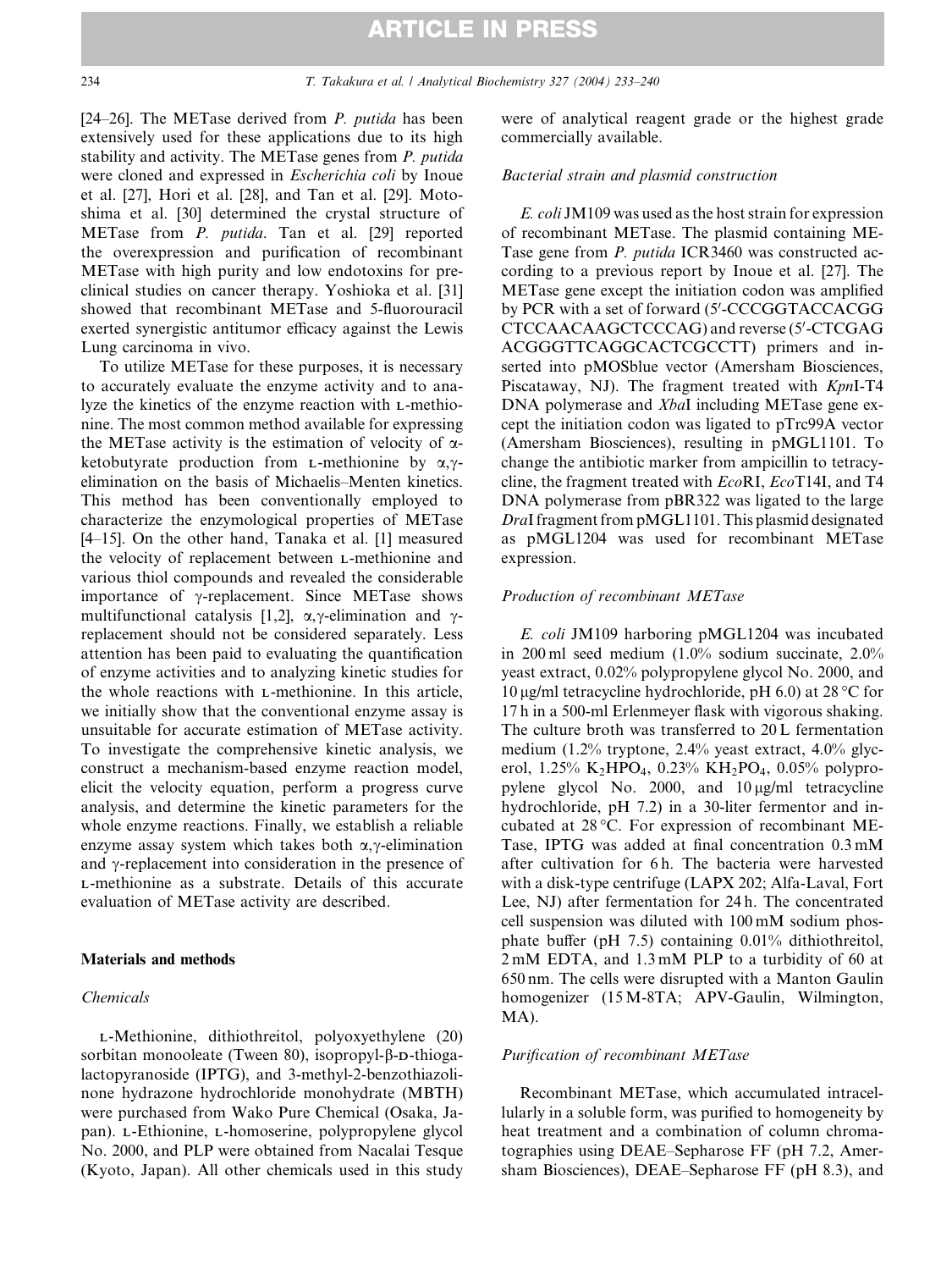Acticlean Etox gels (Sterogen Bioseparation, Arcadia, CA) according to the method of Tan et al. [29]. The purified enzyme gave a single band at 42 kDa on SDS– PAGE by the method of Laemmli [32]. The molecular mass of recombinant METase, measured by gel permeation HPLC on a TSKgel G3000SW column (Tosoh, Tokyo, Japan) eluted with 10 mM sodium phosphate buffer (pH 7.2) containing 120 mM NaCl at a flow rate of 1 ml/min with measurement of absorbance at 220 nm, was approximately 160 kDa. The N-terminal amino acid sequence of the enzyme, which was determined with a protein sequencer (PPSQ21; Shimadzu, Kyoto, Japan), agreed with that deduced from the nucleic acid sequence of the P. putida METase gene [27]. The purified enzyme was used for further study and could be stored at  $-80^{\circ}$ C for several months with no significant loss of activity.

#### Protein assay

Protein concentration was determined by the method of Watanabe et al. [33] with a protein assay kit (Wako Pure Chemical) using crystalline bovine serum albumin as a standard protein.

### Enzyme assay

The standard enzyme assay was performed according to the method of Esaki and Soda [8] with a slight modification. The enzyme solution was prepared by appropriate dilution with 100 mM potassium phosphate buffer (pH 8.0) containing 0.01% dithiothreitol, 1 mM EDTA,  $10 \mu M$  PLP, and  $0.05\%$  Tween 80. One milliliter of the substrate solution consisting of 100 mM potassium phosphate buffer (pH 8.0), 25 mM L-methionine, and  $10 \mu M$  PLP was preincubated at 37 °C in a glass tube with a sealed cap. The enzymatic reaction was initiated by adding  $50 \mu l$  of the enzyme solution to the preincubated substrate solution at 37 °C. After incubating the reaction mixture for precisely 10 min in a glass tube with a sealed cap, the enzymatic reaction was terminated by adding  $100 \mu$ l of  $50\%$  trichloroacetic acid. A blank test was carried out in the same procedure except with the reverse addition order of the enzyme solution and 50% trichloroacetic acid. Subsequently, the chemical reaction was initiated by adding both 1.6 ml of 1 M sodium acetic acid buffer (pH 5.0) and 0.6 ml of 0.1% MBTH into 0.8 ml of the above enzymatic reaction mixture. After incubating the mixture at  $50^{\circ}$ C for 40 min in a glass tube with a sealed cap and cooling it down to  $25^{\circ}$ C, the amount of  $\alpha$ -ketobutyrate produced was measured spectrophotometrically  $(\epsilon = 15, 740 \text{ ml})$ mmol/cm, UV-1600; Shimadzu) based on the increase in absorbance at 320 nm  $(\Delta E)$  from the blank. One unit of METase was defined as the amount of enzyme that produced 1  $\mu$ mol of  $\alpha$ -ketobutyrate per minute at infinite concentration of L-methionine. The specific activity was

represented as the enzyme activity in units per milligram protein.

## Results and discussion

# Identification of reaction products

a-Keto acids produced from various substrates by  $\alpha$ ,  $\gamma$ -elimination were identified as their 2,4-dinitrophenylhydrazone derivatives by thin-layer chromatography (TLC) with two different solvent systems (1-butanol saturated with 3% ammonia, 1-butanol:water:ethanol (5:1:1, v/v/v)) using silica gel plates (60F<sub>254</sub>; Merck, Darmstadt, Germany) [5,10]. The  $R_f$ values of phenylhydrazone derivatives of a-keto acids produced from L-methionine, L-ethionine, and L-homoserine by  $\alpha$ , $\gamma$ -elimination on TLC were identical to that of authentic a-ketobutyrate (1-butanol saturated with 3% ammonia,  $R_f = 0.62$ ; 1-butanol:water:ethanol,  $R_f = 0.69$ ). The METase derived from *P. putida* cleaved L-homoserine and formed a-ketobutyrate, ammonia, and water with  $\alpha$ , $\gamma$ -elimination, in marked contrast to the enzyme derived from T. vaginalis which does not act on L-homoserine [15].

# Time course of enzyme reaction

The progress curve profiles of  $\alpha$ -ketobutyrate production during the enzyme reaction against various substrates with variation in their concentrations are shown in Fig. 1. When the substrate was L-methionine, the amount of a-ketobutyrate produced did not linearly increase during the enzyme reaction at any of the substrate concentrations (Fig. 1A). The nonlinear increase of a-ketobutyrate production is caused by multifunctional catalysis of METase. In general, it is helpful to represent the enzyme activity as the initial increase in velocity of product formation in a zero-order reaction on the basis of Michaelis–Menten kinetics. However, as shown in Fig. 1A, it was not possible to accurately monitor the initial velocities of  $\alpha$ -ketobutyrate produced from L-methionine using ordinary experimental apparatus, other than a stopped-flow assay system. We had difficulty in defining METase activity as the initial velocity of a-ketobutyrate production and in determining the kinetic parameters under the present conditions. Moreover we could not obtain reproducible progress curve results using an open system without a sealed cap during the enzyme reaction (data not shown). This was probably due to vaporization of methanethiol. A similar trend for a-ketobutyrate production was also observed using L-ethionine as a substrate (Fig. 1B).

In contrast to L-methionine and L-ethionine, when the substrate was  $L$ -homoserine,  $\alpha$ -ketobutyrate was linearly increased during the enzyme reaction at any of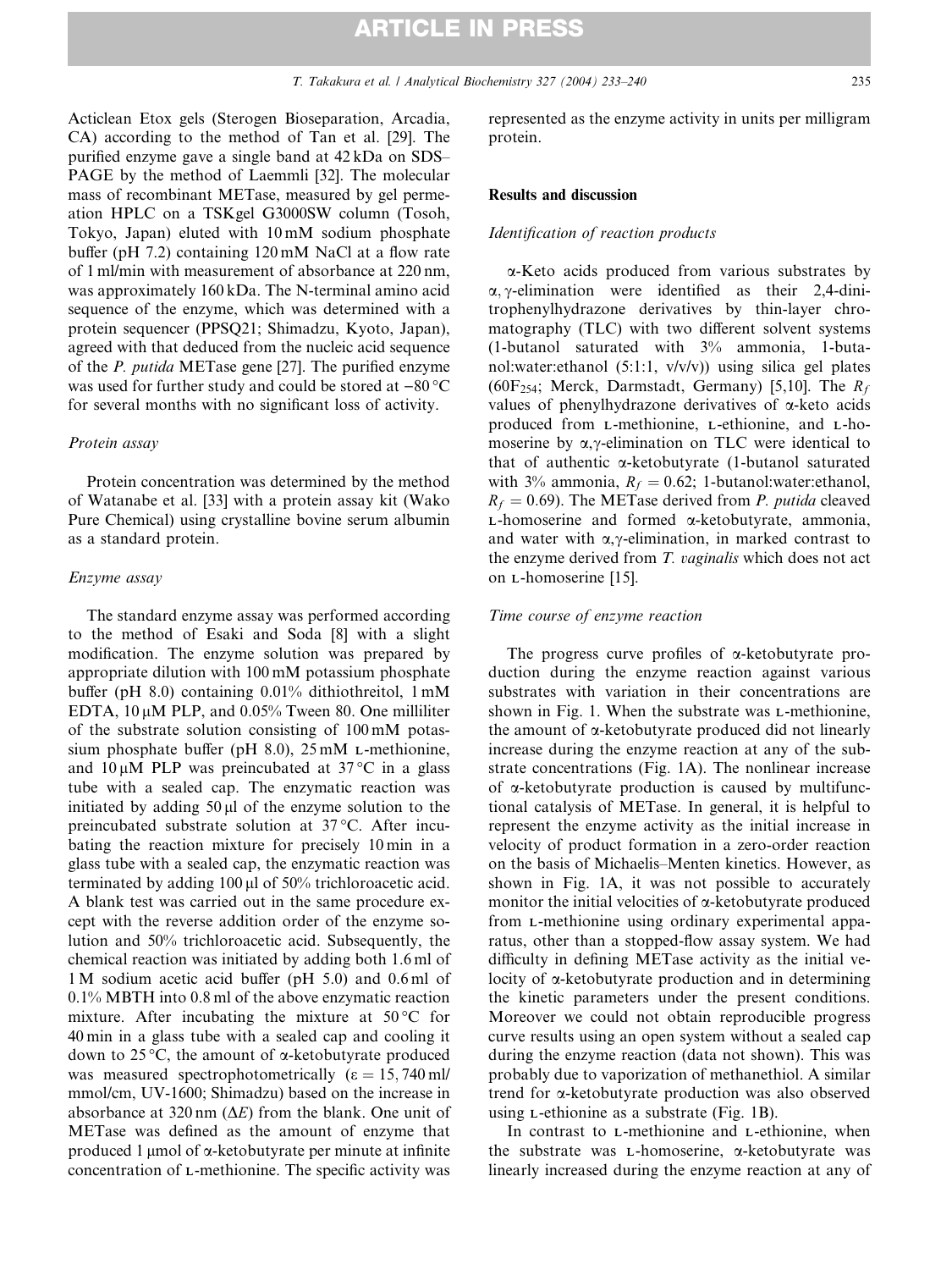# ARTICLE IN PRESS

236 T. Takakura et al. / Analytical Biochemistry 327 (2004) 233–240



Fig. 1. Progress curves of a-ketobutyrate production in the presence of L-methionine (A), L-ethionine (B), and L-homoserine (C). (A) The substrate concentrations were 50 mM ( $\bullet$ ), 25 mM ( $\circ$ ), 10 mM ( $\blacksquare$ ), 5 mM ( $\Box$ ), 2 mM ( $\blacktriangle$ ), and 1 mM ( $\triangle$ ). The enzyme concentration was 0.31 µg/ml in the reaction mixture. (B) The substrate concentrations were 50 mM ( $\bullet$ ), 25 mM ( $\circ$ ), 5 mM ( $\bullet$ ), 3 mM ( $\circ$ ), 1 mM ( $\blacktriangle$ ), and 0.5 mM ( $\triangle$ ). The enzyme concentration was 0.45 µg/ml in the reaction mixture. (C) The substrate concentrations were 500 mM ( $\bullet$ ), 250 mM ( $\circ$ ), 100 mM ( $\bullet$ ), 50 mM ( $\Box$ ), 20 mM ( $\blacktriangle$ ), and 10 mM ( $\triangle$ ). The enzyme concentration was 5.4 µg/ml in the reaction mixture. Symbols represent experimental results and curves denote simulations from determined kinetic parameters.

the substrate concentrations (Fig. 1C). The enzyme catalyzed the formation of a-ketobutyrate, ammonia, and water from L-homoserine. We obviously observed that  $\gamma$ -replacement had a certainly important role in the enzyme reaction. The results demonstrated the necessity of comprehensive kinetic analysis of enzyme reaction involving both  $\gamma$ -replacement and  $\alpha, \gamma$ -elimination.

# Model construction of enzyme reaction

The mechanism of  $\alpha, \gamma$ -elimination and  $\gamma$ -replacement catalyzed by METase was proposed [1,2,34,35]. This is a generally accepted reaction mechanism for  $\alpha$ ,  $\gamma$ -elimination and  $\gamma$ -replacement occurring via an external Schiff's base by PLP-dependent enzymes. To facilitate the interpretation of the enzyme reaction mechanism, we present a scheme of the reaction mechanism in Fig. 2, where S, I, and P denote L-methionine and its derivatives, corresponding thiols or selenols, and  $\alpha$ -ketobutyrate, respectively, and ks are the respective rate constants of reactions. Since  $\alpha$ -ketobutyrate, methanethiol, and ammonia are produced stoichiometrically with consumption of *L*-methionine [5], an essential characteristic of this mechanism is simply that there are three species of the enzyme: a holo enzyme covalently bounded between PLP and  $\varepsilon$ -amino group of an activesite lysine residue (PLP-E), an external aldimine or tautomeric intermediates formed between PLP and  $L$ -methionine and its derivatives (PLP-S), and a  $\beta$ ,  $\gamma$ -unsaturated ketimine or tautomeric intermediates including an  $\alpha$ ,  $\beta$ -unsaturated aldimine (PLP-V).

The King–Altman schematic method [36] was applied to derive the velocity expression according to the reaction model of Fig. 2. The whole velocity of  $\alpha$ -ketobu-



Fig. 2. Schematic representation of  $\alpha$ , $\gamma$ -elimination and  $\gamma$ -replacement by METase in the presence of L-methionine and its derivatives on the basis of the proposed reaction mechanism. S, I, and P are L-methionine and its derivatives, corresponding thiols or selenols, and  $\alpha$ -ketobutyrate, respectively, and ks are the respective rate constants of reactions. PLP-E, PLP-S, and PLP-V are a holo enzyme covalently bounded between PLP and e-amino group of an active-site lysine residue, an external aldimine or tautomeric intermediates formed between PLP and  $L$ -methionine and its derivatives, and a  $\beta$ , $\gamma$ -unsaturated ketimine or tautomeric intermediates including an  $\alpha$ ,  $\beta$ -unsaturated aldimine, respectively, as an essential characteristic of the enzyme reaction.

tyrate production from L-methionine is described by the equation

$$
\frac{d[P]}{dt} = k_{+3}[PLP-V] \n= k_{+1}k_{+2}k_{+3}[E]_{0}[S]/\{k_{+2}k_{+3} + k_{-1}k_{-2}[I] \n+ k_{-1}k_{+3} + k_{+1}k_{+3}[S] + k_{+1}k_{-2}[I][S] \n+ k_{+1}k_{+2}[S]\},
$$
\n(1)

where  $[P]$ ,  $[S]$ ,  $[I]$ ,  $[PLP-V]$ , and  $[E]_0$  represent concentrations of a-ketobutyrate, L-methionine, methanethiol,  $\beta$ , $\gamma$ -unsaturated ketimine or tautomeric intermediates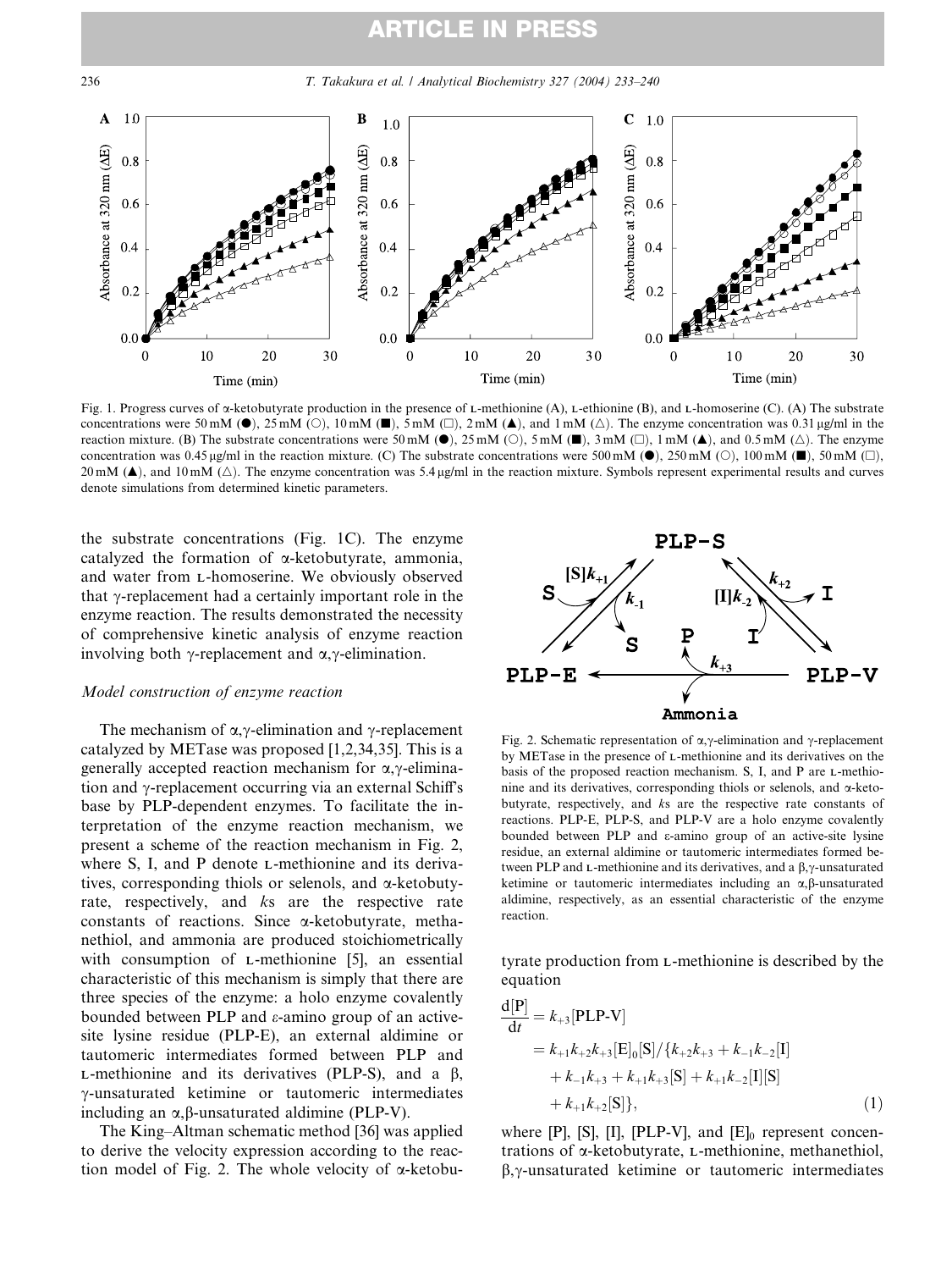including an  $\alpha$ ,  $\beta$ -unsaturated aldimine, and initial enzyme, respectively, because no inactivation of enzyme was recognized during the incubation under experimental conditions. Eq. (1) can be transformed to Eq. (2) using  $[I] = [P]$ :

$$
\frac{d[P]}{dt} = \left\{ \frac{k_{+2}k_{+3}}{k_{+2} + k_{+3}} [E]_0([S]_0 - [P]) \right\}
$$

$$
/ \left\{ ([S]_0 - [P]) \left( 1 + \frac{[P]}{\left( \frac{k_{+2} + k_{+3}}{k_{-2}} \right)} \right) + \frac{k_{+3}(k_{-1} + k_{+2})}{k_{+1}(k_{+2} + k_{+3})} \right\}
$$

$$
\times \left( 1 + \frac{[P]}{\left( \frac{(k_{+3}(k_{-1} + k_{+2})}{k_{-1}k_{-2}} \right)} \right) \right\}, \tag{2}
$$

where  $[S]_0$  is the initial *L*-methionine concentration. To simplify the expression, Eq. (2) was substituted as follows:

$$
\frac{d[P]}{dt} = \frac{V_{\text{max}}([S]_0 - [P])}{([S]_0 - [P])\left(1 + \frac{[P]}{K_i'}\right) + K_m\left(1 + \frac{[P]}{K_i}\right)},\tag{3}
$$

where

$$
V_{\text{max}} = k_{\text{cat}}[E]_0, \quad k_{\text{cat}} = \frac{k_{+2}k_{+3}}{k_{+2} + k_{+3}},
$$
  
\n
$$
K_m = \frac{k_{+3}(k_{-1} + k_{+2})}{k_{+1}(k_{+2} + k_{+3})}, \quad K_i = \frac{k_{+3}(k_{-1} + k_{+2})}{k_{-1}k_{-2}},
$$
  
\nand 
$$
K_i' = \frac{k_{+2} + k_{+3}}{k_{-2}},
$$

respectively. The whole velocity of  $\alpha$ -ketobutyrate production from L-methionine was provided by Eq. (3).

# Determination of kinetic parameters by progress curve analysis

Since the initial velocity of  $\alpha$ -ketobutyrate production cannot be estimated (Fig. 1A), progress curve analysis is applied. Integration of Eq. (3) gave Eq. (4):

$$
\int_0^t V_{\max} dt = \int_0^{[P]} \frac{([S]_0 - [P]) (1 + \frac{[P]}{K_i'}) + K_m (1 + \frac{[P]}{K_i})}{([S]_0 - [P])} d[P].
$$
\n(4)

Eq. (4) was expanded to Eq. (5):

$$
V_{\max} = \frac{1}{t} \left\{ -\frac{K_m K_i + K_m[\mathbf{S}]_0}{K_i} \ln \left( 1 - \frac{[\mathbf{P}]}{[\mathbf{S}]_0} \right) + [\mathbf{P}] \left( 1 - \frac{K_m}{K_i} + \frac{[\mathbf{P}]}{2K'_i} \right) \right\}.
$$
 (5)

Nonlinear regression analysis requires complicated calculations and computer programs. We transformed the linear form using an approximation of the Maclaurin series to circumvent nonlinear regression analysis. Eq. (5) was refined as follows:

$$
V_{\text{max}} = \frac{1}{t} \left\{ \left( \frac{K_m}{[\mathbf{S}]_0} + 1 \right) [\mathbf{P}] + \left( \frac{K_m}{2[\mathbf{S}]_0^2} + \frac{K_m}{2K_i[\mathbf{S}]_0} + \frac{1}{2K_i'} \right) [\mathbf{P}]^2 \right\},\,
$$
because (6)

$$
\ln\left(1-\frac{[P]}{[S]_0}\right)\approx-\frac{[P]}{[S]_0}-\frac{[P]^2}{2[S]_0^2},\quad \text{herein},\quad \frac{[P]}{[S]_0}<1.
$$

Eq. (6) was rearranged as follows:

$$
\frac{t}{[\mathbf{P}]} = \frac{1}{V_{\text{max}}} \left\{ \left( \frac{K_m}{[\mathbf{S}]_0} + 1 \right) + \left( \frac{K_m}{2[\mathbf{S}]_0^2} + \frac{K_m}{2K_i[\mathbf{S}]_0} + \frac{1}{2K_i'} \right) [\mathbf{P}] \right\}.
$$
\n(7)

If our approach is applicable to this system, the plots of  $t/[\mathbf{P}]$  against  $[\mathbf{P}]$  should give straight lines according to Eq. (7). As shown in Fig. 3, the plots derived from the experimental data of Fig. 1A demonstrated a linear relation at all initial substrate concentrations. To determine the kinetic parameters, secondary plots with respect to the ordinate intercepts ( $\alpha$ ) and the slopes ( $\beta$ ) of respective lines in Fig. 3 were performed. Fig. 4 illustrates the replots of  $\alpha$  against  $1/[S]_0$ . The curve is linear and should obey the following equation:

$$
\alpha = \frac{1}{V_{\text{max}}} + \left(\frac{K_m}{V_{\text{max}}}\right) \frac{1}{[\mathbf{S}]_0}.\tag{8}
$$

The  $V_{\text{max}}$  and  $K_m$  values were obtained from the ordinate intercept and the slope of the straight line according to Eq. (8) in Fig. 4. Similarly Fig. 5 depicts the replots of



Fig. 3. Plots of  $t/[P]$  against  $[P]$  transformed by linear regression from velocity equation in the presence of L-methionine. The substrate concentrations were 50 mM ( $\bullet$ ), 25 mM ( $\circ$ ), 10 mM ( $\blacksquare$ ), 5 mM ( $\Box$ ),  $2 \text{ mM } (\triangle)$ , and  $1 \text{ mM } (\triangle)$ .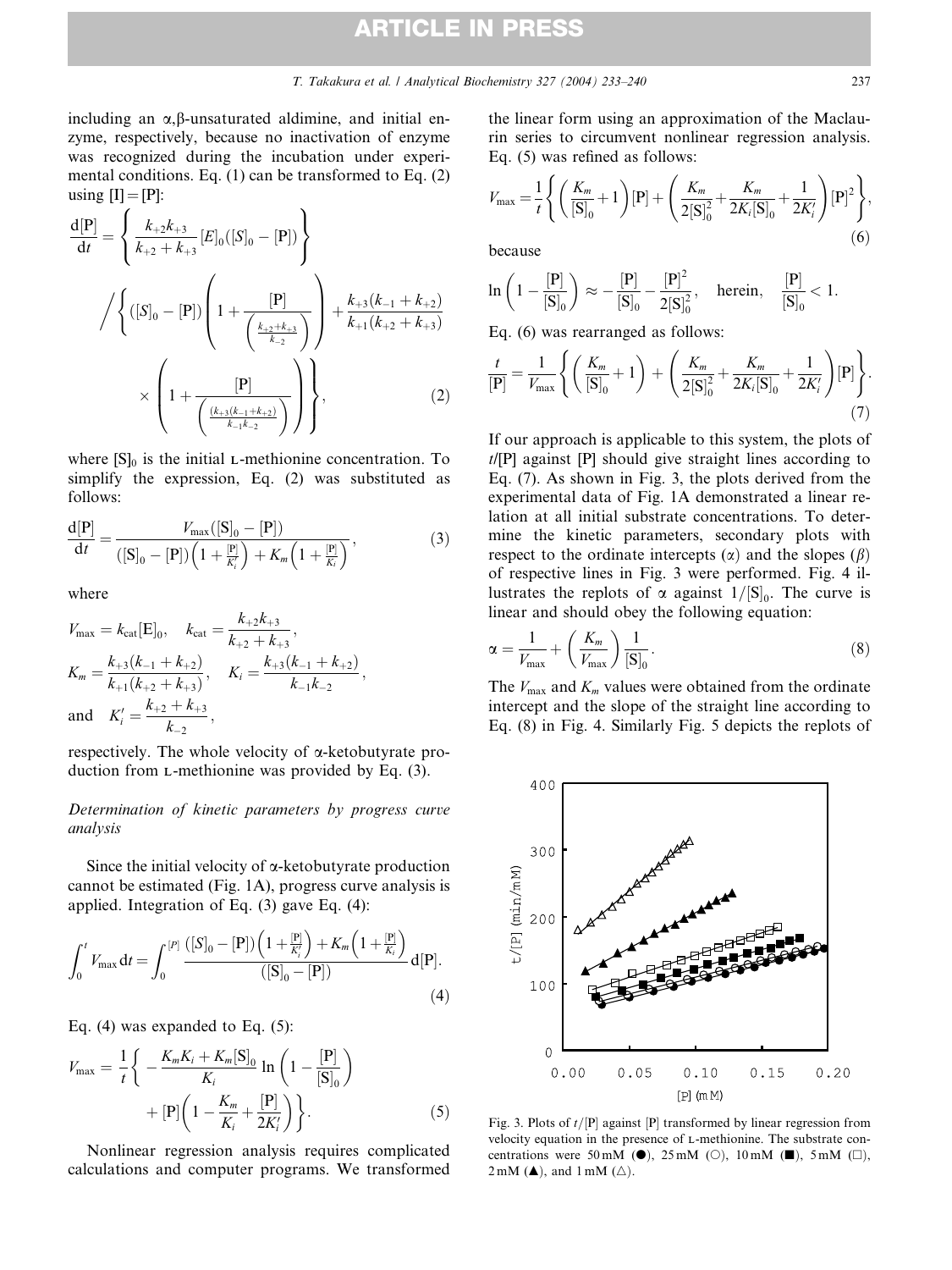# ARTICLE IN PRESS



Fig. 4. Secondary plots of  $\alpha$  against  $1/[S]_0$  transformed by linear regression from velocity equation in the presence of  $L$ -methionine.  $\alpha$  is the ordinate intercept of the straight line of  $t/[P]$  against  $[P]$  in Fig. 3.



Fig. 5. Secondary plots of  $(2\beta V_{\text{max}} - K_m/[S]_0^2)$  against  $1/[S]_0$  transformed by linear regression from velocity equation in the presence of L-methionine.  $\beta$  is the slope of the straight line of  $t/[P]$  against  $[P]$  in Fig. 3.

 $(2\beta V_{\text{max}} - K_m/[\text{S}]_0^2)$  against  $1/[\text{S}]_0$ . This curve is also linear and is represented by the following equation:

$$
2\beta V_{\text{max}} - \frac{K_m}{[\mathbf{S}]_0^2} = \frac{1}{K_i'} + \left(\frac{K_m}{K_i}\right) \frac{1}{[\mathbf{S}]_0}.\tag{9}
$$

The  $K_i$  and  $K'_i$  values were calculated from the ordinate intercept and the slope of the straight line according to Eq. (9) in Fig. 5. In this way, the kinetic parameters were determined by the progress curve analysis according to the velocity equation on the basis of the enzyme reaction model.

The kinetic parameters for L-ethionine were also determined in the same manner. In the case of L-homo-

| I |  |
|---|--|

Kinetic paremeters of recombinant METase determined from progress curve analysis on the basis of enzyme reaction model

| Substrate    | $V_{\rm max}$<br>$(\mu \text{mol/min/mg})$ | $K_m$<br>(mM) | $K_i$<br>(mM)            | K',<br>(mM) |
|--------------|--------------------------------------------|---------------|--------------------------|-------------|
| L-Methionine | 57                                         | 17            | 0.05                     | 0.07        |
| L-Ethionine  | 34                                         | 0.2           | 0.07                     | 0.09        |
| L-Homoserine | 14                                         | 30            | $\overline{\phantom{a}}$ |             |

serine as a substrate, we considered  $k_{-2}$  in Fig. 2 as zero, because  $\gamma$ -replacement apparently did not occur as shown in Fig. 1. As a result, the kinetic parameters for L-homoserine were obtained in the same manner as those for L-methionine or from ordinary double reciprocal plots. The kinetic parameters that we determined are summarized in Table 1. The significance of  $\gamma$ -replacement was theoretically and practically elucidated. The respective curves in Fig. 1 are simulated from the determined parameters, which well represent the experimental data. The results of kinetic studies demonstrate our approach to be reliable and valid.

There has been no previous report on comprehensive kinetic analysis of  $\alpha$ , $\gamma$ -elimination and  $\gamma$ -replacement by METase. Elucidation of complete enzyme kinetics can help to characterize the reaction mechanisms. This approach to kinetic analysis will be useful for investigating the kinetic properties of other versatile PLP-dependent enzymes as well as METase.

### Definition of enzyme activity for whole reaction

The key obstacle to the quantification of METase activity comes from the  $\gamma$ -replacement of L-methionine. Both  $K_i$  and  $K'_i$  values that we determined were markedly low. Therefore, it was difficult to measure the initial velocities of a-ketobutyrate production on zero-order reaction in the presence of L-methionine as was expected, even when the substrate concentration was much higher than the  $K_m$  value. We concluded that the initial velocity of a-ketobutyrate production could not be used to accurately represent METase activity.

To overcome this disadvantage, we defined the enzyme activity as the  $V_{\text{max}}$  value calculated in the presence of L-methionine at 25 mM on the basis of Eq. (6). Determination of METase activity by this method is shown in Fig. 6, in comparison with the conventional initial velocity. The  $V_{\text{max}}$  values remained constant over a wide range of  $\Delta E$  while the initial velocities showed lower values and decreased with increasing  $\Delta E$ . The specific activity of purified recombinant METase represented as the  $V_{\text{max}}$  value was 57 U/mg under the experimental conditions used.

Our proposed assay system is superior to conventional assay systems from the viewpoint of accuracy and does not require sophisticated equipment, cumbersome prep-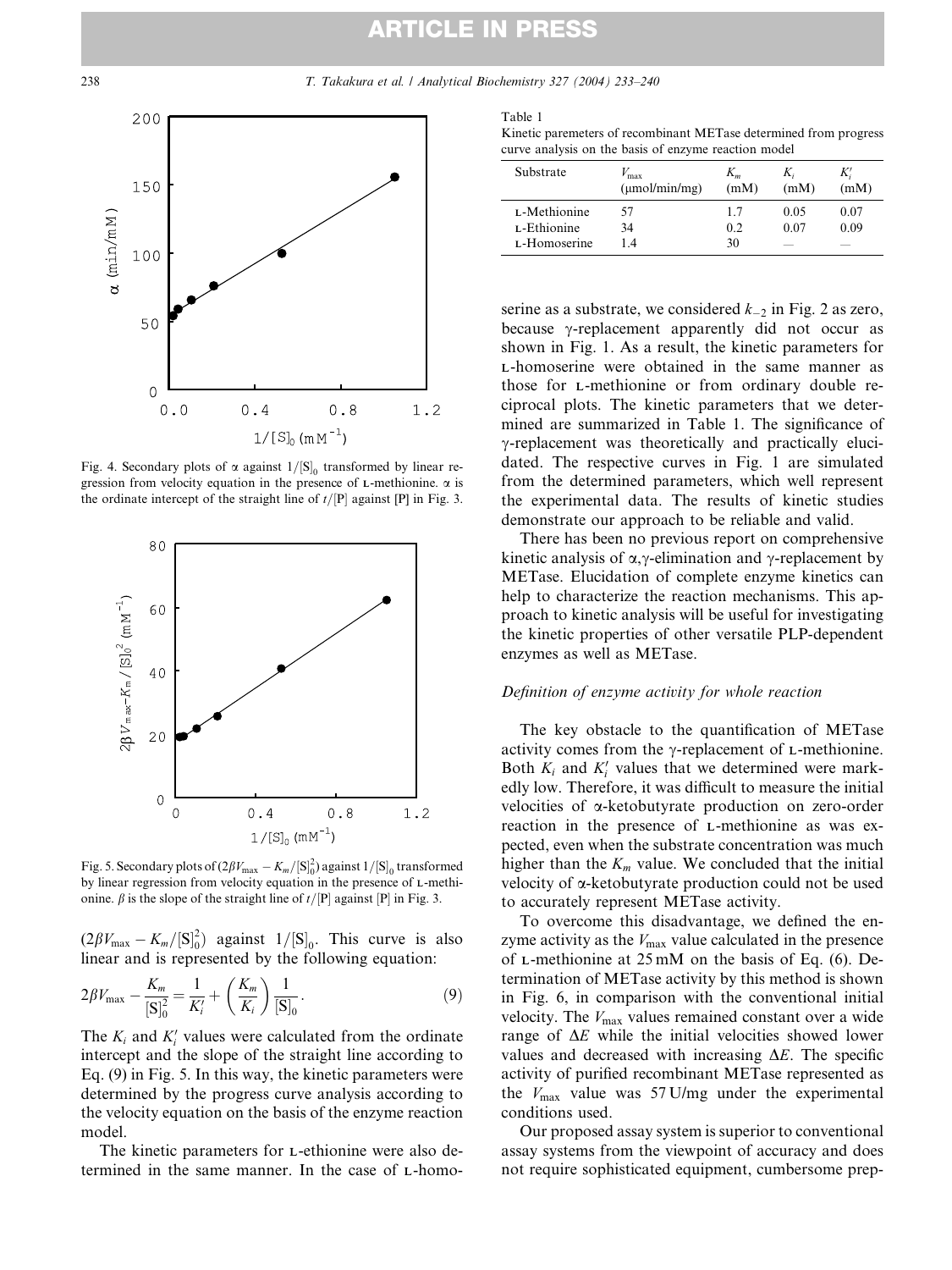# ARTICLE IN PRESS



Fig. 6. Comparison of the specific activities of recombinant METase between the  $V_{\text{max}}$  values ( $\bullet$ ) and the conventional initial velocities ( $\circ$ ) in the presence of 25 mM L-methionine.

aration, or major change of previous assay procedures. It allowed reliable quality and quantity determination of METase. This simple, accurate, and standardized analytical enzyme assay method should serve as a powerful tool for facilitating development of METase applications. Moreover, the novel representation which defines the enzyme activity as the  $V_{\text{max}}$  value instead of initial velocity can be readily adapted to quantification of other multifunctional PLP-dependent enzymes.

#### Acknowledgments

The authors are indebted to Mr. Kensaku Akita, Mr. Kobee Kobayashi, and Dr. Shintaro Misaki for their valuable suggestions.

## References

- [1] H. Tanaka, N. Esaki, K. Soda, A versatile bacterial enzyme: Lmethionine  $\gamma$ -lyase, Enzyme Microb. Technol. 7 (1985) 530–537.
- [2] H. Tanaka, N. Esaki, K. Soda, Synthesis of optically active sulfur and selenium amino acids with microbial enzymes, Appl. Biochem. Biotechnol. 11 (1985) 71–82.
- [3] F.W. Alexander, E. Sandmeier, P.K. Mehta, P. Christen, Evolutionary relationships among pyridoxal-5'-phosphate-dependent enzymes: regio-specific  $\alpha$ ,  $\beta$  and  $\gamma$  families, Eur. J. Biochem. 219 (1994) 953–960.
- [4] H. Tanaka, N. Esaki, T. Yamamoto, K. Soda, Purification and properties of methioninase from Pseudomonas ovalis, FEBS Lett. 66 (1976) 307–311.
- [5] H. Tanaka, N. Esaki, K. Soda, Properties of  $L$ -methionine  $\gamma$ -lyase from Pseudomonas ovalis, Biochemistry 16 (1977) 100–106.
- [6] N. Esaki, H. Tanaka, S. Uemura, T. Suzuki, K. Soda, Catalytic action of  $L$ -methionine  $\gamma$ -lyase on selenomethionine and selenols, Biochemistry 18 (1979) 407–410.
- [7] T. Nakayama, N. Esaki, K. Sugie, T.T. Beresov, H. Tanaka, K. Soda, Purification of bacterial L-methionine  $\gamma$ -lyase, Anal. Biochem. 138 (1984) 421–424.
- [8] N. Esaki, K. Soda, L-Methionine  $\gamma$ -lyase from *Pseudomonas* putida and Aeromonas, Methods Enzymol. 143 (1987) 459–465.
- [9] V.K. Lishko, O.V. Lishko, R.M. Hoffman, The preparation of endotoxin-free L-methionine- $\alpha$ -deamino- $\gamma$ -mercaptomethane-lyase (L-methioninase) from Pseudomonas putida, Protein Exp. Purif. 4 (1993) 529–533.
- [10] S. Ito, T. Nakamura, Y. Eguchi, Purification and characterization of methioninase from Pseudomonas putida, J. Biochem. 79 (1976) 1263–1272.
- [11] W. Kreis, C. Hession, Isolation and purification of L-methionine- $\alpha$ -deamino- $\gamma$ -mercaptomethane-lyase (L-methioninase) from Clostridium sporogenes, Cancer Res. 33 (1973) 1862–1865.
- [12] T. Nakayama, N. Esaki, W.J. Lee, I. Tanaka, H. Tanaka, K. Soda, Purification and properties of L-methionine  $\gamma$ -lyase from Aeromonas sp., Agric. Biol. Chem. 48 (1984) 2367–2369.
- [13] N.G. Faleev, M.V. Troitskaya, E.A. Paskonova, M.B. Saporovskaya, V.M. Belikov, L-Methionine-y-lyase in Citrobacter intermedius cells: stereochemical requirements with respect to the thiol structure, Enzyme Microb. Technol. 19 (1996) 590–593.
- [14] B. Dias, B. Weimer, Purification and characterization of Lmethionine  $\gamma$ -lyase from *Brevibacterium linens* BL2, Appl. Environ. Microbiol. 64 (1998) 3327–3331.
- [15] B.C. Lockwood, G.H. Coombs, Purification and characterization of methionine  $\gamma$ -lyase from Trichomonas vaginalis, Biochem. J. 279 (1991) 675–682.
- [16] M. Yoshimura, Y. Nakano, Y. Yamashita, T. Oho, T. Saito, T. Koga, Formation of methyl mercaptan from L-methionine by Porphyromonas gingivalis, Infect. Immun. 68 (2000) 6912–6916.
- [17] K.W. Fung, S.S. Kuan, H.Y. Sung, G.G. Guilbault, Methionine selective enzyme electrode, Anal. Chem. 51 (1979) 2319–2324.
- [18] H. Tanaka, H. Imahara, N. Esaki, K. Soda, Selective determination of L-methionine and L-cysteine with bacterial L-methionine  $\gamma$ -lyase and antitumor activity of the enzyme, J. Appl. Biochem. 2 (1980) 439–444.
- [19] H. Tanaka, N. Yamada, N. Esaki, K. Soda, Synthesis of D-aaminobutyrate with methionine  $\gamma$ -lyase and D-amino acid aminotransferase, Agric. Biol. Chem. 49 (1985) 2525–2527.
- [20] R.M. Hoffman, R.W. Erbe, High in vivo rates of methionine biosynthesis in transformed human and malignant rat cells auxotrophic for methionine, Proc. Natl. Acad. Sci. USA 73 (1976) 1523– 1527.
- [21] W. Kreis, M. Goodenow, Methionine requirement and replacement by homocysteine in tissue cultures of selected rodent and human malignant and normal cells, Cancer Res. 38 (1978) 2259– 2262
- [22] R.M. Hoffman, Altered methionine metabolism, DNA methylation, and oncogene expression in carcinogenesis: a review and synthesis, Biochim. Biophys. Acta 738 (1984) 49–87.
- [23] H. Guo, H. Herrera, A. Groce, R.M. Hoffman, Expression of the biochemical defect of methionine dependence in fresh patient tumors in primary histoculture, Cancer Res. 53 (1993) 2479–2483.
- [24] H. Guo, V.K. Lishko, H. Herrera, A. Groce, T. Kubota, R.M. Hoffman, Therapeutic tumor-specific cell cycle block induced by methionine starvation in vivo, Cancer Res. 53 (1993) 5676–5679.
- [25] R.M. Hoffman, S.J. Jacobsen, Reversible growth arrest in simian virus 40-transformed human fibroblasts, Proc. Natl. Acad. Sci. USA 77 (1980) 7306–7310.
- [26] D.M. Kokkinakis, M.A. Von Wronski, T.H. Vuong, T.P. Brent, S.C. Schold Jr., Regulation of  $O^6$ -methylguanine DNA methyltransferase by methionine in human tumor cells, Br. J. Cancer 75 (1997) 779–788.
- [27] H. Inoue, K. Inagaki, M. Sugimoto, N. Esaki, K. Soda, H. Tanaka, Structural analysis of the  $L$ -methionine  $\gamma$ -lyase gene from Pseudomonas putida, J. Biochem. 117 (1995) 1120–1125.